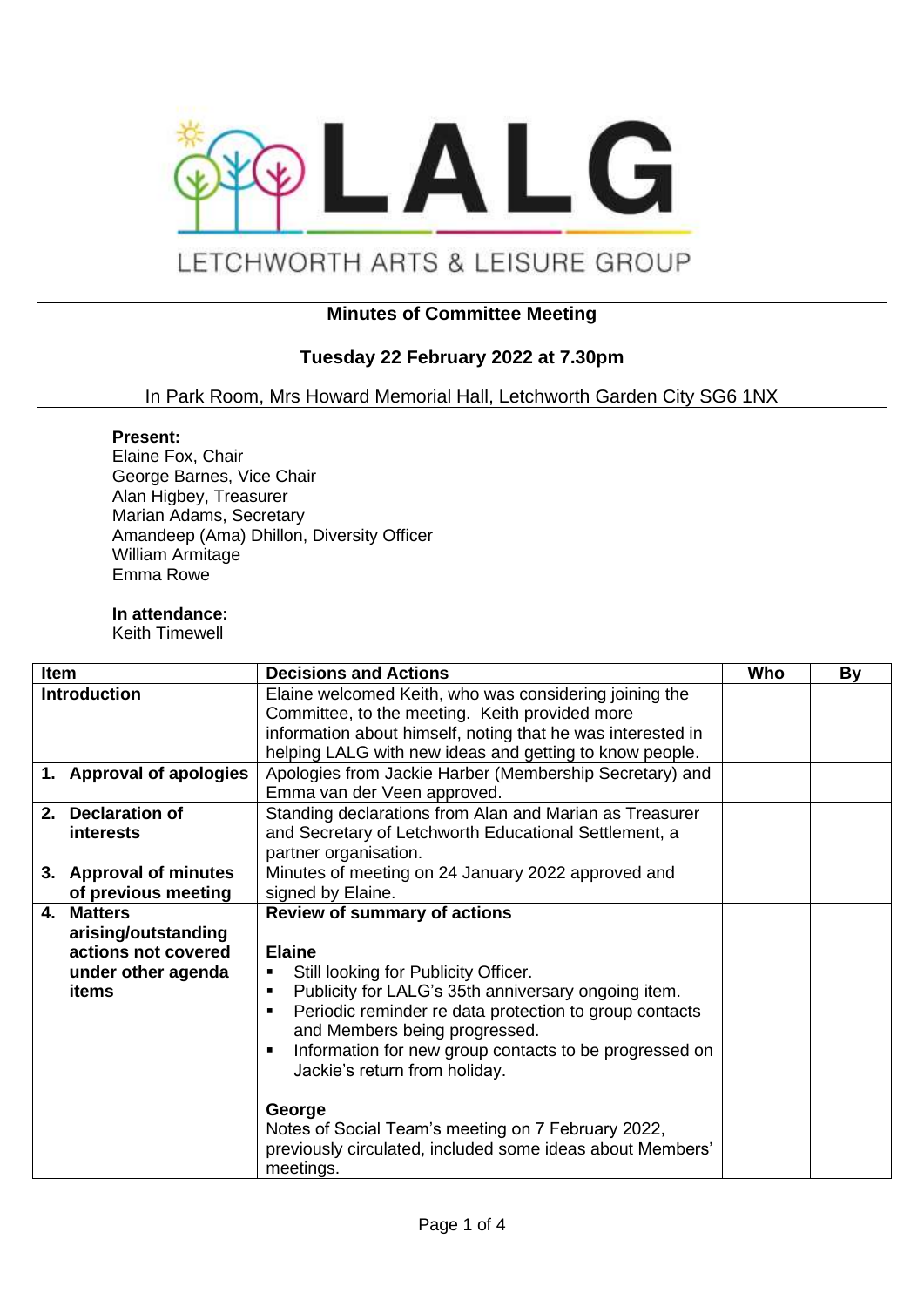| Item                  | <b>Decisions and Actions</b>                                                                                 | Who  | <b>By</b> |
|-----------------------|--------------------------------------------------------------------------------------------------------------|------|-----------|
|                       | <b>Alan</b>                                                                                                  |      |           |
|                       | Still investigating contactless card reader.                                                                 |      |           |
|                       |                                                                                                              |      |           |
|                       | Emma vdV                                                                                                     |      |           |
|                       | Results of 2019 Members' survey still to be sent to Ama.                                                     |      |           |
|                       | (Post meeting note: Emma vdV confirmed had already                                                           |      |           |
|                       | been done).                                                                                                  |      |           |
|                       | Ama                                                                                                          |      |           |
|                       | Draft disclaimer re giving permission for images still to be                                                 |      |           |
|                       | circulated.                                                                                                  |      |           |
|                       |                                                                                                              |      |           |
|                       | <b>Marian</b>                                                                                                |      |           |
|                       | Meeting of group reviewing Equality policy to be re-                                                         |      |           |
|                       | arranged on her return from holiday.                                                                         |      |           |
|                       | Final response from insurers re open water swimming                                                          |      |           |
|                       | group now received and requirements with Steve                                                               |      |           |
|                       | Green to consult group and decide way forward.                                                               |      |           |
| 5. Chair's Report     | <b>Letchworth Garden Shed</b>                                                                                |      |           |
|                       | Presentation on LGS explaining what it was about (a                                                          |      |           |
|                       | "library of things" that could be lent out to the                                                            |      |           |
|                       | community), previously circulated, noted.                                                                    |      |           |
|                       | LGS had featured on NHCVS talk earlier in day which<br>п<br>Ama had attended. ACTION: Ama to circulate link. | Ama  |           |
|                       | Discussed featuring LGS in an article in newsletter                                                          |      |           |
|                       | when ready to launch.                                                                                        |      |           |
|                       | Agreed that mutual support could be beneficial.                                                              |      |           |
|                       | Confirmed happy to support LGS application to<br>٠                                                           |      |           |
|                       | become a linked organisation when up and running.                                                            |      |           |
|                       |                                                                                                              |      |           |
|                       | Update on Committee get together<br>Problem finding a date everyone could make in next                       |      |           |
|                       | few months.                                                                                                  |      |           |
|                       | Agreed to try again to find a date post quarter one.                                                         |      |           |
|                       | Also agreed that if a future Committee meeting started                                                       |      |           |
|                       | earlier at 7pm, could have a social gathering                                                                |      |           |
|                       | afterwards.                                                                                                  | Emma |           |
|                       | <b>ACTION: Emma to circulate new Doodle polls to try</b>                                                     |      |           |
|                       | to find dates for both options.                                                                              |      |           |
| 6. Focus: LALG's 35th | Noted that needed to consider what was manageable                                                            |      |           |
| anniversary           | versus what we wanted to do.                                                                                 |      |           |
|                       |                                                                                                              |      |           |
|                       | A number of suggestions for events were discussed,                                                           |      |           |
|                       | including:                                                                                                   |      |           |
|                       | A walking event involving different walking (and<br>cycling) groups arriving at the same place at the end of |      |           |
|                       | their walks/rides. Could be linked to the Woodland                                                           |      |           |
|                       | Trust's talk at the April Members' meeting.                                                                  |      |           |
|                       | Groups with similar interests getting together for an                                                        |      |           |
|                       | event.                                                                                                       |      |           |
|                       | Participation in the Letchworth Festival. Emma R had                                                         |      |           |
|                       | pitched LALG for the "Green Festival" weekend (11/12                                                         |      |           |
|                       | June) which would focus on arts and heritage. This                                                           |      |           |
|                       | could be an opportunity to celebrate 35 years of LALG                                                        |      |           |
|                       | by making a big splash. Discussed best way to involve                                                        |      |           |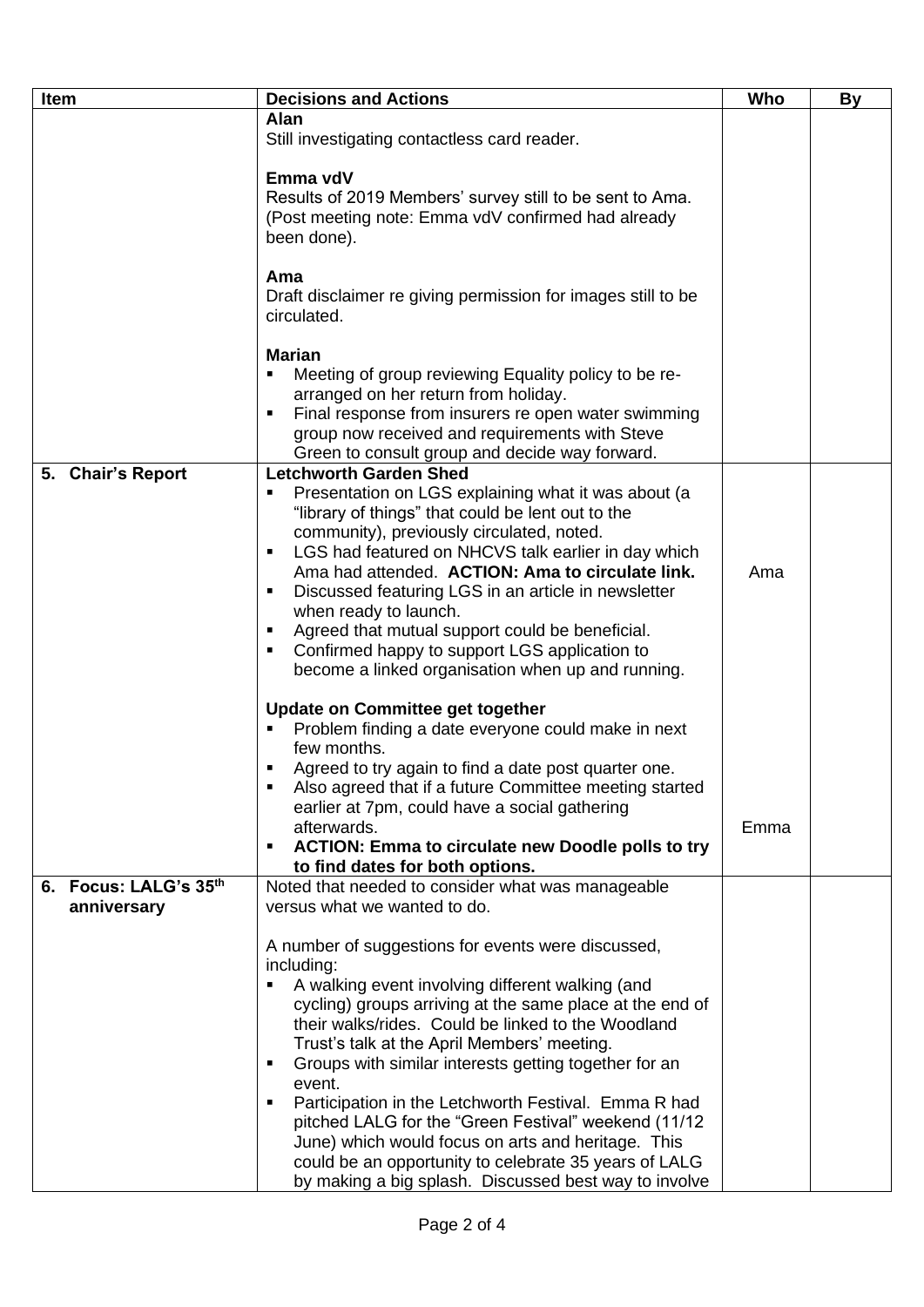| Item                  | <b>Decisions and Actions</b>                                                                                 | Who    | <b>By</b> |
|-----------------------|--------------------------------------------------------------------------------------------------------------|--------|-----------|
|                       | groups and agreed an initial general approach,                                                               |        |           |
|                       | followed by a more targeted one. Would like to have at                                                       |        |           |
|                       | least three stalls (one being for LALG as the umbrella                                                       |        |           |
|                       | organisation) and needed a way to engage with people,                                                        |        |           |
|                       | one idea being using old fashioned games like shove                                                          |        |           |
|                       | halfpenny and a coconut shy. ACTION: Emma to:                                                                | Emma   |           |
|                       | Confirm number of stalls.                                                                                    |        |           |
|                       | Liaise with William and Ama to draft email for                                                               |        |           |
|                       | Elaine to send to group contacts.<br>Exhibition at Broadway Gallery, although might not be<br>$\blacksquare$ |        |           |
|                       | during Letchworth Festival. Suggestions for exhibition                                                       |        |           |
|                       | included 35 displays of LALG over the years, a special                                                       |        |           |
|                       | features programme and recorded interviews with long                                                         |        |           |
|                       | standing LALG Members (similar to the Listening                                                              |        |           |
|                       | Project).                                                                                                    |        |           |
|                       | A new format for Volunteers' Evening. Notes of Social<br>٠                                                   |        |           |
|                       | Team's meeting on 7 February 2022 included some                                                              |        |           |
|                       | ideas. Agreed to discuss at April meeting (with format                                                       |        |           |
|                       | of Members' meetings) and also possible change of                                                            |        |           |
|                       | date. ACTION: Marian: agenda item.                                                                           | Marian |           |
|                       | Strictly Come Bhangra if venue could be found.<br>٠                                                          |        |           |
|                       | A social event like the one for LALG's 30 <sup>th</sup> anniversary.<br>٠                                    |        |           |
|                       | <b>ACTION: George to investigate venue and lead</b>                                                          |        |           |
|                       | team to organise if venue found.                                                                             | George |           |
|                       | Update on progress to be agenda item at next meeting.                                                        | Marian |           |
|                       | <b>ACTION: Marian: agenda item.</b>                                                                          |        |           |
|                       | Additionally noted two events being organised by the                                                         |        |           |
|                       | Settlement which would have discounted entry for LALG                                                        |        |           |
|                       | Members:                                                                                                     |        |           |
|                       | 2 July: London Accordion Orchestra (featured on the                                                          |        |           |
|                       | new "best of" album from The Divine Comedy) at                                                               |        |           |
|                       | Broadway Theatre.                                                                                            |        |           |
|                       | 28 May: Americano (songs from the great American                                                             |        |           |
|                       | back catalogue including those of Johnny Cash and                                                            |        |           |
|                       | Neil Young) at Kincaid Hall.                                                                                 |        |           |
| 7. Any other business | Allowing children to attend LALG meetings with a<br>responsible adult: ratification of guidelines            |        |           |
|                       | Following affirmative responses made by a majority of                                                        |        |           |
|                       | members to Marian's email of 25 January 2022, the                                                            |        |           |
|                       | Committee ratified the guidelines.                                                                           |        |           |
|                       |                                                                                                              |        |           |
|                       | <b>Contingency plans for printing newsletter</b>                                                             |        |           |
|                       | Some concerns about existing supplier.<br>$\blacksquare$                                                     |        |           |
|                       | Noted increases in cost of paper and staff related costs<br>$\blacksquare$                                   |        |           |
|                       | which would result in higher charges.                                                                        |        |           |
|                       | <b>ACTION: Alan to confirm position with existing</b><br>٠                                                   | Alan   |           |
|                       | supplier, including ongoing commitment for next                                                              |        |           |
|                       | year and charges.                                                                                            |        |           |
|                       | Membership fees for printed newsletter to be reviewed<br>٠                                                   |        |           |
|                       | in due course. Marian: agenda item.<br>$\blacksquare$                                                        | Marian |           |
|                       | An alternative supplier could be Dragon Print and<br>Design, based on the Wilbury Way Industrial Estate in   |        |           |
|                       | Hitchin (www.dragonprint.co).                                                                                |        |           |